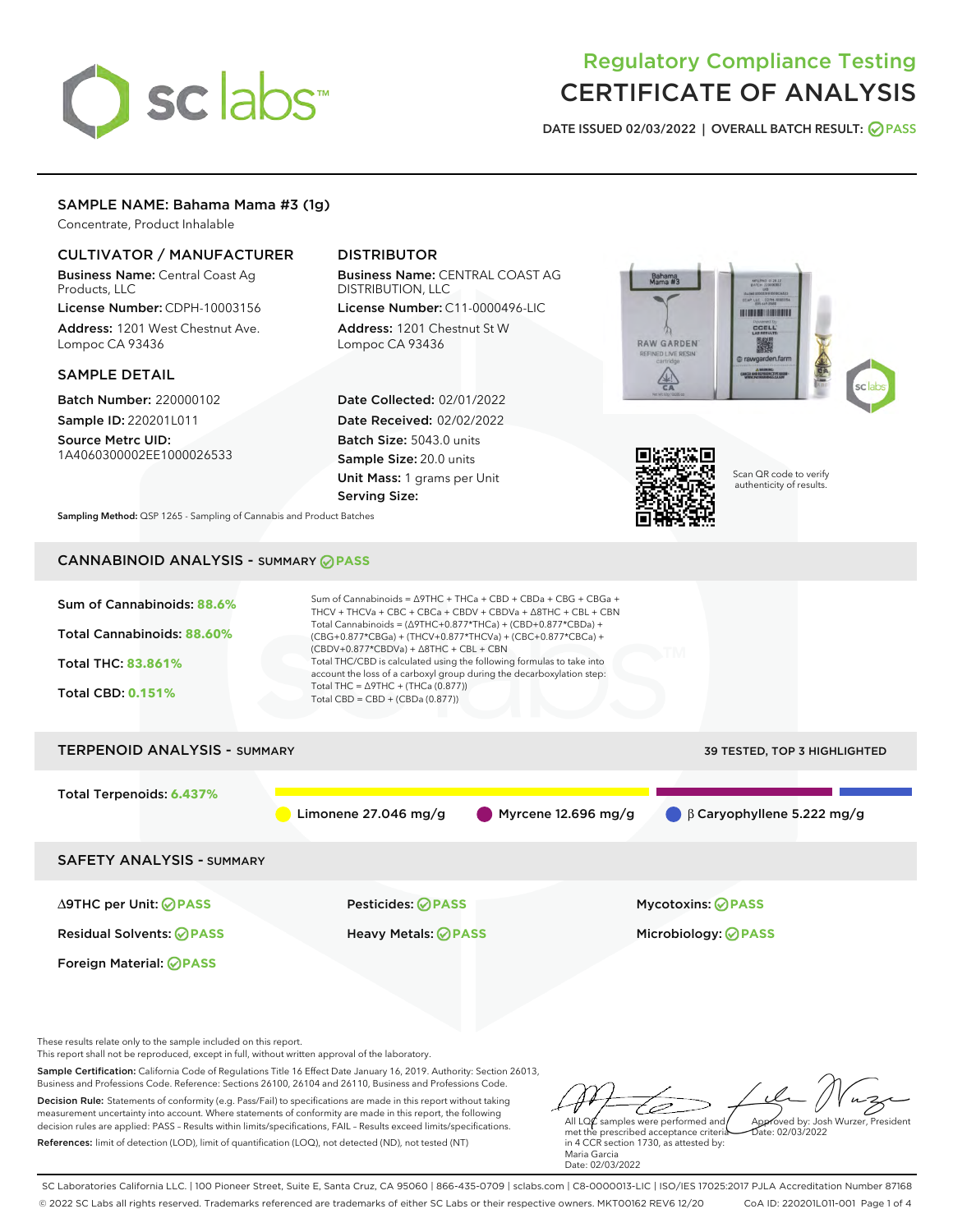



BAHAMA MAMA #3 (1G) | DATE ISSUED 02/03/2022 | OVERALL BATCH RESULT: 2 PASS

# CANNABINOID TEST RESULTS - 02/02/2022 PASS

Tested by high-performance liquid chromatography with diode-array detection (HPLC-DAD). **Method:** QSP 1157 - Analysis of Cannabinoids by HPLC-DAD

#### TOTAL CANNABINOIDS: **88.60%**

Total Cannabinoids (Total THC) + (Total CBD) + (Total CBG) + (Total THCV) + (Total CBC) + (Total CBDV) + ∆8THC + CBL + CBN

TOTAL THC: **83.861%** Total THC (∆9THC+0.877\*THCa)

TOTAL CBD: **0.151%**

Total CBD (CBD+0.877\*CBDa)

TOTAL CBG: 3.933% Total CBG (CBG+0.877\*CBGa)

TOTAL THCV: 0.37% Total THCV (THCV+0.877\*THCVa)

TOTAL CBC: ND Total CBC (CBC+0.877\*CBCa)

TOTAL CBDV: ND Total CBDV (CBDV+0.877\*CBDVa)

| <b>COMPOUND</b>  | LOD/LOQ<br>(mg/g)          | <b>MEASUREMENT</b><br><b>UNCERTAINTY</b><br>(mg/g) | <b>RESULT</b><br>(mg/g) | <b>RESULT</b><br>(%) |
|------------------|----------------------------|----------------------------------------------------|-------------------------|----------------------|
| <b>A9THC</b>     | 0.06 / 0.26                | ±28.848                                            | 838.61                  | 83.861               |
| <b>CBG</b>       | 0.06/0.19                  | ±1.550                                             | 39.33                   | 3.933                |
| <b>THCV</b>      | 0.1/0.2                    | ±0.18                                              | 3.7                     | 0.37                 |
| <b>CBD</b>       | 0.07/0.29                  | ±0.070                                             | 1.51                    | 0.151                |
| <b>CBN</b>       | 0.1/0.3                    | ±0.10                                              | 1.5                     | 0.15                 |
| $\triangle$ 8THC | 0.1/0.4                    | ±0.11                                              | 1.4                     | 0.14                 |
| <b>THCa</b>      | 0.05/0.14                  | N/A                                                | <b>ND</b>               | <b>ND</b>            |
| <b>THCVa</b>     | 0.07/0.20                  | N/A                                                | <b>ND</b>               | <b>ND</b>            |
| <b>CBDa</b>      | 0.02/0.19                  | N/A                                                | <b>ND</b>               | <b>ND</b>            |
| <b>CBDV</b>      | 0.04 / 0.15                | N/A                                                | <b>ND</b>               | <b>ND</b>            |
| <b>CBDVa</b>     | 0.03/0.53                  | N/A                                                | <b>ND</b>               | <b>ND</b>            |
| <b>CBGa</b>      | 0.1 / 0.2                  | N/A                                                | <b>ND</b>               | <b>ND</b>            |
| <b>CBL</b>       | 0.06 / 0.24                | N/A                                                | <b>ND</b>               | <b>ND</b>            |
| <b>CBC</b>       | 0.2 / 0.5                  | N/A                                                | <b>ND</b>               | <b>ND</b>            |
| <b>CBCa</b>      | 0.07 / 0.28                | N/A                                                | <b>ND</b>               | <b>ND</b>            |
|                  | <b>SUM OF CANNABINOIDS</b> |                                                    | 886.0 mg/g              | 88.6%                |

#### **UNIT MASS: 1 grams per Unit**

| ∆9THC per Unit                         | 1100 per-package limit | 838.61 mg/unit | <b>PASS</b> |
|----------------------------------------|------------------------|----------------|-------------|
| <b>Total THC per Unit</b>              |                        | 838.61 mg/unit |             |
| <b>CBD per Unit</b>                    |                        | $1.51$ mg/unit |             |
| <b>Total CBD per Unit</b>              |                        | $1.51$ mg/unit |             |
| <b>Sum of Cannabinoids</b><br>per Unit |                        | 886.0 mg/unit  |             |
| <b>Total Cannabinoids</b><br>per Unit  |                        | 886.0 mg/unit  |             |

Terpene analysis utilizing gas chromatography-flame ionization detection (GC-FID). **Method:** QSP 1192 - Analysis of Terpenoids by GC-FID

| <b>COMPOUND</b>           | LOD/LOQ<br>(mg/g) | <b>MEASUREMENT</b><br><b>UNCERTAINTY</b><br>(mg/g) | <b>RESULT</b><br>(mg/g)                         | <b>RESULT</b><br>(%) |
|---------------------------|-------------------|----------------------------------------------------|-------------------------------------------------|----------------------|
| Limonene                  | 0.005 / 0.016     | ±0.3868                                            | 27.046                                          | 2.7046               |
| <b>Myrcene</b>            | 0.008 / 0.025     | ±0.1638                                            | 12.696                                          | 1.2696               |
| $\beta$ Caryophyllene     | 0.004 / 0.012     | ±0.1859                                            | 5.222                                           | 0.5222               |
| $\alpha$ Pinene           | 0.005 / 0.017     | ±0.0445                                            | 5.171                                           | 0.5171               |
| $\beta$ Pinene            | 0.004 / 0.014     | ±0.0497                                            | 4.320                                           | 0.4320               |
| Ocimene                   | 0.011 / 0.038     | ±0.0950                                            | 2.960                                           | 0.2960               |
| Fenchol                   | 0.010 / 0.034     | ±0.0533                                            | 1.376                                           | 0.1376               |
| Linalool                  | 0.009 / 0.032     | ±0.0446                                            | 1.173                                           | 0.1173               |
| $\alpha$ Humulene         | 0.009/0.029       | ±0.0365                                            | 1.137                                           | 0.1137               |
| Terpineol                 | 0.016 / 0.055     | ±0.0470                                            | 0.765                                           | 0.0765               |
| <b>Terpinolene</b>        | 0.008 / 0.026     | ±0.0123                                            | 0.600                                           | 0.0600               |
| Camphene                  | 0.005 / 0.015     | ±0.0061                                            | 0.527                                           | 0.0527               |
| trans- $\beta$ -Farnesene | 0.008 / 0.025     | ±0.0187                                            | 0.526                                           | 0.0526               |
| Fenchone                  | 0.009 / 0.028     | ±0.0085                                            | 0.293                                           | 0.0293               |
| <b>Borneol</b>            | 0.005 / 0.016     | ±0.0098                                            | 0.233                                           | 0.0233               |
| $\alpha$ Bisabolol        | 0.008 / 0.026     | ±0.0050                                            | 0.094                                           | 0.0094               |
| $\gamma$ Terpinene        | 0.006 / 0.018     | ±0.0009                                            | 0.053                                           | 0.0053               |
| $\alpha$ Terpinene        | 0.005 / 0.017     | ±0.0006                                            | 0.037                                           | 0.0037               |
| Valencene                 | 0.009 / 0.030     | ±0.0025                                            | 0.037                                           | 0.0037               |
| Sabinene Hydrate          | 0.006 / 0.022     | ±0.0014                                            | 0.036                                           | 0.0036               |
| $\alpha$ Phellandrene     | 0.006 / 0.020     | ±0.0005                                            | 0.034                                           | 0.0034               |
| Guaiol                    | 0.009 / 0.030     | ±0.0016                                            | 0.034                                           | 0.0034               |
| p-Cymene                  | 0.005 / 0.016     | N/A                                                | <loq< th=""><th><loq< th=""></loq<></th></loq<> | <loq< th=""></loq<>  |
| Caryophyllene<br>Oxide    | 0.010 / 0.033     | N/A                                                | <loq< th=""><th><loq< th=""></loq<></th></loq<> | <loq< th=""></loq<>  |
| Sabinene                  | 0.004 / 0.014     | N/A                                                | ND                                              | ND                   |
| 3 Carene                  | 0.005 / 0.018     | N/A                                                | ND                                              | ND                   |
| Eucalyptol                | 0.006 / 0.018     | N/A                                                | <b>ND</b>                                       | <b>ND</b>            |
| (-)-Isopulegol            | 0.005 / 0.016     | N/A                                                | ND                                              | ND                   |
| Camphor                   | 0.006 / 0.019     | N/A                                                | ND                                              | ND                   |
| Isoborneol                | 0.004 / 0.012     | N/A                                                | <b>ND</b>                                       | <b>ND</b>            |
| Menthol                   | 0.008 / 0.025     | N/A                                                | ND                                              | ND                   |
| Nerol                     | 0.003 / 0.011     | N/A                                                | ND                                              | ND                   |
| Citronellol               | 0.003 / 0.010     | N/A                                                | ND                                              | ND                   |
| R-(+)-Pulegone            | 0.003 / 0.011     | N/A                                                | ND                                              | ND                   |
| Geraniol                  | 0.002 / 0.007     | N/A                                                | ND                                              | ND                   |
| <b>Geranyl Acetate</b>    | 0.004 / 0.014     | N/A                                                | ND                                              | ND                   |
| $\alpha$ Cedrene          | 0.005 / 0.016     | N/A                                                | ND                                              | ND                   |
| Nerolidol                 | 0.009 / 0.028     | N/A                                                | ND                                              | ND                   |
| Cedrol                    | 0.008 / 0.027     | N/A                                                | ND                                              | ND                   |
| <b>TOTAL TERPENOIDS</b>   |                   |                                                    | 64.370 mg/g                                     | 6.437%               |

SC Laboratories California LLC. | 100 Pioneer Street, Suite E, Santa Cruz, CA 95060 | 866-435-0709 | sclabs.com | C8-0000013-LIC | ISO/IES 17025:2017 PJLA Accreditation Number 87168 © 2022 SC Labs all rights reserved. Trademarks referenced are trademarks of either SC Labs or their respective owners. MKT00162 REV6 12/20 CoA ID: 220201L011-001 Page 2 of 4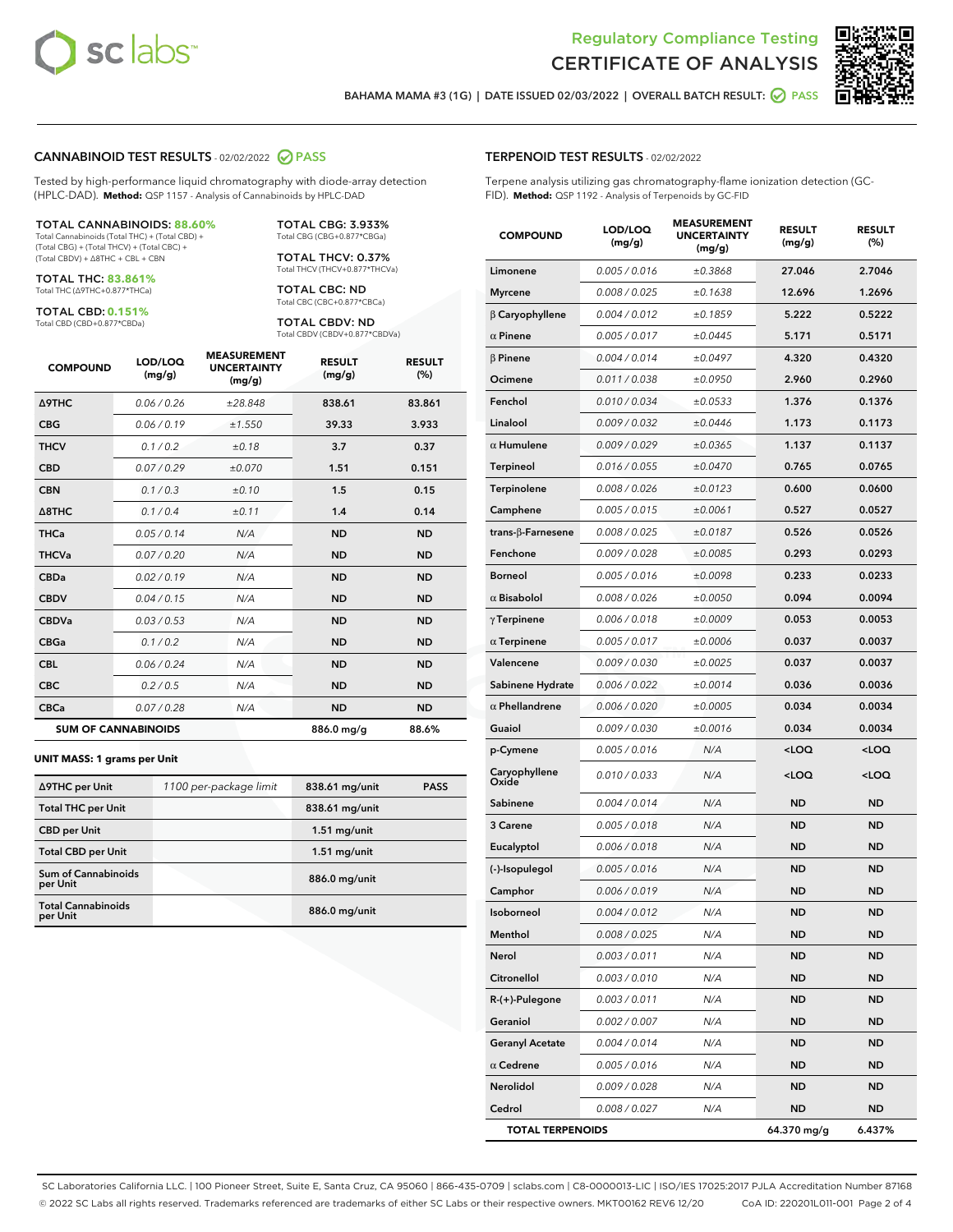



BAHAMA MAMA #3 (1G) | DATE ISSUED 02/03/2022 | OVERALL BATCH RESULT:  $\bigcirc$  PASS

# CATEGORY 1 PESTICIDE TEST RESULTS - 02/03/2022 2 PASS

Pesticide and plant growth regulator analysis utilizing high-performance liquid chromatography-mass spectrometry (HPLC-MS) or gas chromatography-mass spectrometry (GC-MS). \*GC-MS utilized where indicated. **Method:** QSP 1212 - Analysis of Pesticides and Mycotoxins by LC-MS or QSP 1213 - Analysis of Pesticides by GC-MS

| <b>COMPOUND</b>             | LOD/LOQ<br>$(\mu g/g)$ | <b>ACTION</b><br><b>LIMIT</b><br>$(\mu q/q)$ | <b>MEASUREMENT</b><br><b>UNCERTAINTY</b><br>$(\mu g/g)$ | <b>RESULT</b><br>$(\mu g/g)$ | <b>RESULT</b> |
|-----------------------------|------------------------|----------------------------------------------|---------------------------------------------------------|------------------------------|---------------|
| Aldicarb                    | 0.03 / 0.08            | $\ge$ LOD                                    | N/A                                                     | <b>ND</b>                    | <b>PASS</b>   |
| Carbofuran                  | 0.02 / 0.05            | $\ge$ LOD                                    | N/A                                                     | <b>ND</b>                    | <b>PASS</b>   |
| Chlordane*                  | 0.03 / 0.08            | $\ge$ LOD                                    | N/A                                                     | <b>ND</b>                    | <b>PASS</b>   |
| Chlorfenapyr*               | 0.03/0.10              | $\ge$ LOD                                    | N/A                                                     | <b>ND</b>                    | <b>PASS</b>   |
| Chlorpyrifos                | 0.02 / 0.06            | $\ge$ LOD                                    | N/A                                                     | <b>ND</b>                    | <b>PASS</b>   |
| Coumaphos                   | 0.02 / 0.07            | $\ge$ LOD                                    | N/A                                                     | <b>ND</b>                    | <b>PASS</b>   |
| Daminozide                  | 0.02 / 0.07            | $\ge$ LOD                                    | N/A                                                     | <b>ND</b>                    | <b>PASS</b>   |
| <b>DDVP</b><br>(Dichlorvos) | 0.03/0.09              | $>$ LOD                                      | N/A                                                     | <b>ND</b>                    | <b>PASS</b>   |
| Dimethoate                  | 0.03 / 0.08            | $\ge$ LOD                                    | N/A                                                     | <b>ND</b>                    | <b>PASS</b>   |
| Ethoprop(hos)               | 0.03/0.10              | $\ge$ LOD                                    | N/A                                                     | <b>ND</b>                    | <b>PASS</b>   |
| Etofenprox                  | 0.02/0.06              | $>$ LOD                                      | N/A                                                     | <b>ND</b>                    | <b>PASS</b>   |
| Fenoxycarb                  | 0.03 / 0.08            | $\ge$ LOD                                    | N/A                                                     | <b>ND</b>                    | <b>PASS</b>   |
| Fipronil                    | 0.03/0.08              | $>$ LOD                                      | N/A                                                     | <b>ND</b>                    | <b>PASS</b>   |
| Imazalil                    | 0.02 / 0.06            | $\ge$ LOD                                    | N/A                                                     | <b>ND</b>                    | <b>PASS</b>   |
| Methiocarb                  | 0.02 / 0.07            | $\ge$ LOD                                    | N/A                                                     | <b>ND</b>                    | <b>PASS</b>   |
| Methyl<br>parathion         | 0.03/0.10              | $>$ LOD                                      | N/A                                                     | <b>ND</b>                    | <b>PASS</b>   |
| <b>Mevinphos</b>            | 0.03/0.09              | $>$ LOD                                      | N/A                                                     | <b>ND</b>                    | <b>PASS</b>   |
| Paclobutrazol               | 0.02 / 0.05            | $\ge$ LOD                                    | N/A                                                     | <b>ND</b>                    | <b>PASS</b>   |
| Propoxur                    | 0.03 / 0.09            | $\ge$ LOD                                    | N/A                                                     | <b>ND</b>                    | <b>PASS</b>   |
| Spiroxamine                 | 0.03 / 0.08            | $\ge$ LOD                                    | N/A                                                     | <b>ND</b>                    | <b>PASS</b>   |
| Thiacloprid                 | 0.03/0.10              | $\ge$ LOD                                    | N/A                                                     | <b>ND</b>                    | <b>PASS</b>   |

#### CATEGORY 2 PESTICIDE TEST RESULTS - 02/03/2022 PASS

| <b>COMPOUND</b>          | LOD/LOQ<br>$(\mu g/g)$ | <b>ACTION</b><br><b>LIMIT</b><br>$(\mu g/g)$ | <b>MEASUREMENT</b><br><b>UNCERTAINTY</b><br>$(\mu g/g)$ | <b>RESULT</b><br>$(\mu g/g)$ | <b>RESULT</b> |
|--------------------------|------------------------|----------------------------------------------|---------------------------------------------------------|------------------------------|---------------|
| Abamectin                | 0.03/0.10              | 0.1                                          | N/A                                                     | <b>ND</b>                    | <b>PASS</b>   |
| Acephate                 | 0.02/0.07              | 0.1                                          | N/A                                                     | <b>ND</b>                    | <b>PASS</b>   |
| Acequinocyl              | 0.02/0.07              | 0.1                                          | N/A                                                     | <b>ND</b>                    | <b>PASS</b>   |
| Acetamiprid              | 0.02/0.05              | 0.1                                          | N/A                                                     | <b>ND</b>                    | <b>PASS</b>   |
| Azoxystrobin             | 0.02/0.07              | 0.1                                          | N/A                                                     | <b>ND</b>                    | <b>PASS</b>   |
| <b>Bifenazate</b>        | 0.01/0.04              | 0.1                                          | N/A                                                     | <b>ND</b>                    | <b>PASS</b>   |
| <b>Bifenthrin</b>        | 0.02 / 0.05            | 3                                            | N/A                                                     | <b>ND</b>                    | <b>PASS</b>   |
| <b>Boscalid</b>          | 0.03/0.09              | 0.1                                          | N/A                                                     | <b>ND</b>                    | <b>PASS</b>   |
| Captan                   | 0.19/0.57              | 0.7                                          | N/A                                                     | <b>ND</b>                    | <b>PASS</b>   |
| Carbaryl                 | 0.02/0.06              | 0.5                                          | N/A                                                     | <b>ND</b>                    | <b>PASS</b>   |
| Chlorantranilip-<br>role | 0.04/0.12              | 10                                           | N/A                                                     | <b>ND</b>                    | <b>PASS</b>   |
| Clofentezine             | 0.03/0.09              | 0.1                                          | N/A                                                     | <b>ND</b>                    | <b>PASS</b>   |

## CATEGORY 2 PESTICIDE TEST RESULTS - 02/03/2022 continued

| <b>COMPOUND</b>               | LOD/LOQ<br>(µg/g) | <b>ACTION</b><br><b>LIMIT</b><br>$(\mu g/g)$ | <b>MEASUREMENT</b><br><b>UNCERTAINTY</b><br>$(\mu g/g)$ | <b>RESULT</b><br>(µg/g) | <b>RESULT</b> |
|-------------------------------|-------------------|----------------------------------------------|---------------------------------------------------------|-------------------------|---------------|
| Cyfluthrin                    | 0.12 / 0.38       | $\overline{c}$                               | N/A                                                     | ND                      | <b>PASS</b>   |
| Cypermethrin                  | 0.11 / 0.32       | $\mathcal{I}$                                | N/A                                                     | ND                      | <b>PASS</b>   |
| <b>Diazinon</b>               | 0.02 / 0.05       | 0.1                                          | N/A                                                     | <b>ND</b>               | <b>PASS</b>   |
| Dimethomorph                  | 0.03 / 0.09       | 2                                            | N/A                                                     | ND                      | <b>PASS</b>   |
| Etoxazole                     | 0.02 / 0.06       | 0.1                                          | N/A                                                     | ND                      | <b>PASS</b>   |
| Fenhexamid                    | 0.03 / 0.09       | 0.1                                          | N/A                                                     | ND                      | <b>PASS</b>   |
| Fenpyroximate                 | 0.02 / 0.06       | 0.1                                          | N/A                                                     | <b>ND</b>               | <b>PASS</b>   |
| Flonicamid                    | 0.03 / 0.10       | 0.1                                          | N/A                                                     | ND                      | <b>PASS</b>   |
| Fludioxonil                   | 0.03 / 0.10       | 0.1                                          | N/A                                                     | ND                      | <b>PASS</b>   |
| Hexythiazox                   | 0.02 / 0.07       | 0.1                                          | N/A                                                     | ND                      | <b>PASS</b>   |
| Imidacloprid                  | 0.04 / 0.11       | 5                                            | N/A                                                     | ND                      | <b>PASS</b>   |
| Kresoxim-methyl               | 0.02 / 0.07       | 0.1                                          | N/A                                                     | ND                      | <b>PASS</b>   |
| Malathion                     | 0.03 / 0.09       | 0.5                                          | N/A                                                     | <b>ND</b>               | <b>PASS</b>   |
| Metalaxyl                     | 0.02 / 0.07       | $\overline{c}$                               | N/A                                                     | ND                      | <b>PASS</b>   |
| Methomyl                      | 0.03 / 0.10       | 1                                            | N/A                                                     | ND                      | <b>PASS</b>   |
| Myclobutanil                  | 0.03 / 0.09       | 0.1                                          | N/A                                                     | <b>ND</b>               | <b>PASS</b>   |
| Naled                         | 0.02 / 0.07       | 0.1                                          | N/A                                                     | ND                      | <b>PASS</b>   |
| Oxamyl                        | 0.04 / 0.11       | 0.5                                          | N/A                                                     | ND                      | <b>PASS</b>   |
| Pentachloronitro-<br>benzene* | 0.03 / 0.09       | 0.1                                          | N/A                                                     | ND                      | <b>PASS</b>   |
| Permethrin                    | 0.04 / 0.12       | 0.5                                          | N/A                                                     | ND                      | <b>PASS</b>   |
| Phosmet                       | 0.03 / 0.10       | 0.1                                          | N/A                                                     | ND                      | <b>PASS</b>   |
| Piperonylbu-<br>toxide        | 0.02 / 0.07       | 3                                            | N/A                                                     | ND                      | <b>PASS</b>   |
| Prallethrin                   | 0.03 / 0.08       | 0.1                                          | N/A                                                     | ND                      | <b>PASS</b>   |
| Propiconazole                 | 0.02 / 0.07       | 0.1                                          | N/A                                                     | ND                      | <b>PASS</b>   |
| Pyrethrins                    | 0.04 / 0.12       | 0.5                                          | N/A                                                     | ND                      | <b>PASS</b>   |
| Pyridaben                     | 0.02 / 0.07       | 0.1                                          | N/A                                                     | <b>ND</b>               | <b>PASS</b>   |
| Spinetoram                    | 0.02 / 0.07       | 0.1                                          | N/A                                                     | ND                      | <b>PASS</b>   |
| Spinosad                      | 0.02 / 0.07       | 0.1                                          | N/A                                                     | ND                      | <b>PASS</b>   |
| Spiromesifen                  | 0.02 / 0.05       | 0.1                                          | N/A                                                     | <b>ND</b>               | <b>PASS</b>   |
| Spirotetramat                 | 0.02 / 0.06       | 0.1                                          | N/A                                                     | ND                      | <b>PASS</b>   |
| Tebuconazole                  | 0.02 / 0.07       | 0.1                                          | N/A                                                     | ND                      | <b>PASS</b>   |
| Thiamethoxam                  | 0.03 / 0.10       | 5                                            | N/A                                                     | <b>ND</b>               | <b>PASS</b>   |
| Trifloxystrobin               | 0.03 / 0.08       | 0.1                                          | N/A                                                     | <b>ND</b>               | <b>PASS</b>   |

SC Laboratories California LLC. | 100 Pioneer Street, Suite E, Santa Cruz, CA 95060 | 866-435-0709 | sclabs.com | C8-0000013-LIC | ISO/IES 17025:2017 PJLA Accreditation Number 87168 © 2022 SC Labs all rights reserved. Trademarks referenced are trademarks of either SC Labs or their respective owners. MKT00162 REV6 12/20 CoA ID: 220201L011-001 Page 3 of 4